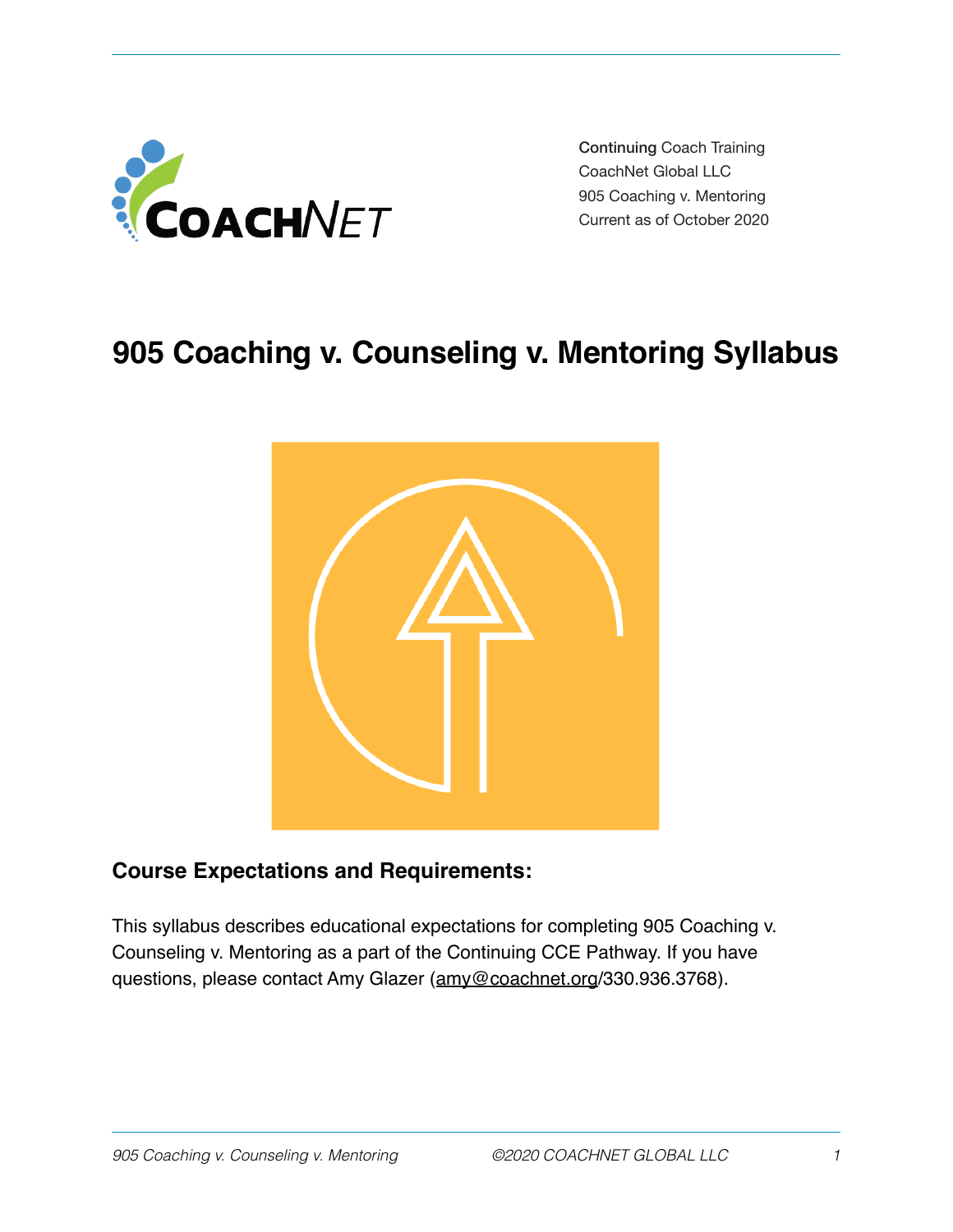# **Basic Information:**

- 905 Coaching v. Counseling v. Mentoring
- Online

#### **Number of Coach Specific Training Hours**:

- 2 x 120 minute class sessions (online)
- CoachNet uses a system called Zoom Meeting for our online training. You can access it through the Zoom Meeting app, or through your browser. You can acquire the link through the [www.coachnet.org](http://www.coachnet.org) under My Courses.
- One writing assignment (submitted for review by instructor).

#### **Instructor's Name:**

Amy Glazer, PCC Student Connection Team Lead [amy@coachnet.org](mailto:amy@coachnet.org) 330.936.3768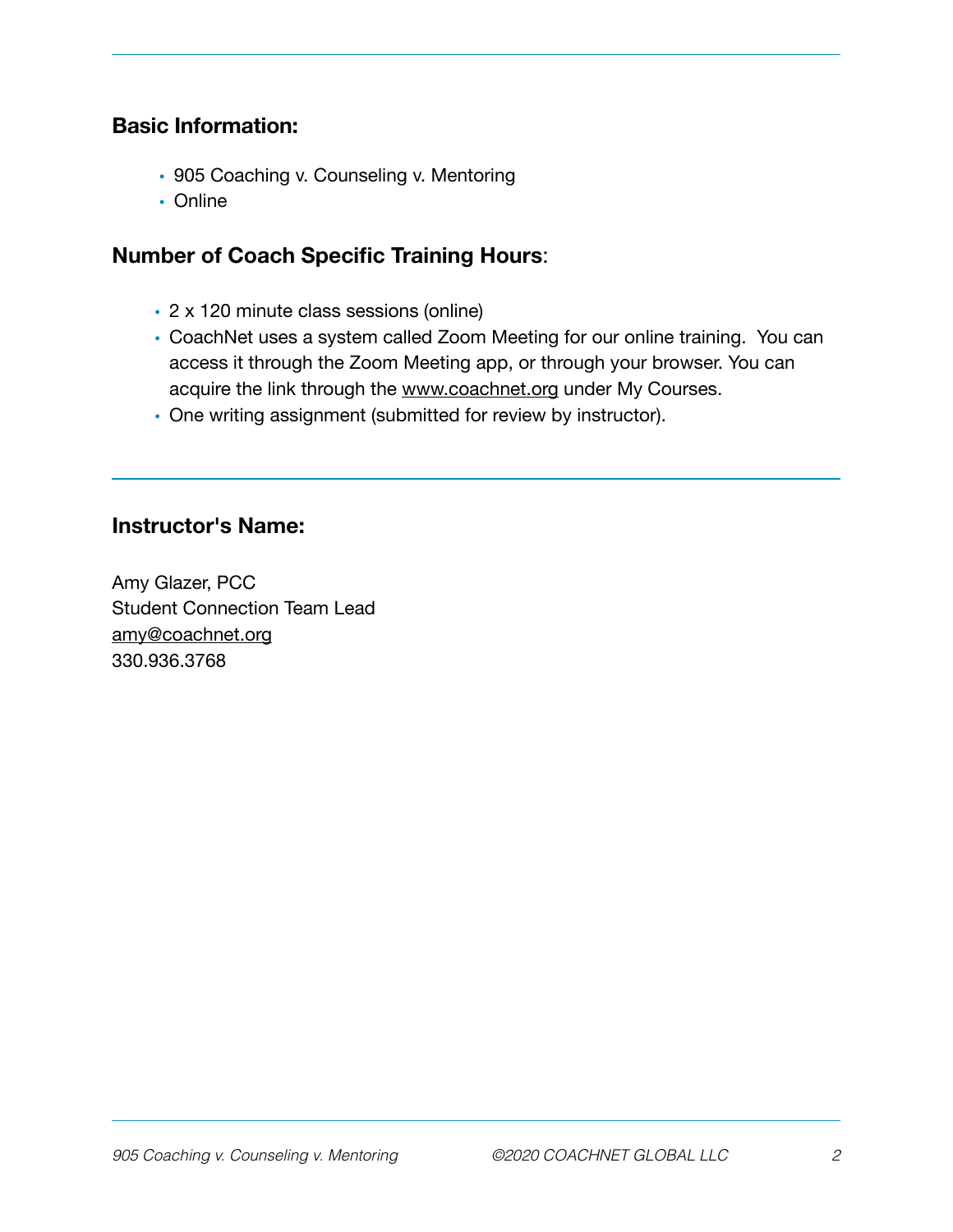# **Website Description:**

More than one style of intentional relationship uses similar skills. Coaching, counseling, mentoring even consulting and spiritual direction look very similar. How does a masterful coach know they're on the right track?

No coach wants to lapse into counselor mode. Coaches are trained away from it. But what do you do when a client is going through a challenging emotional situation? Or when a client asks for your advice? This is where masterful coaching comes to life!

In *905 Coaching v. Counseling v. Mentoring*, you'll learn best practices for staying in coach mode in any client situation. You'll be able to identify on-the-fly when you're in a coaching situation and when you are in danger of slipping into counselor or mentor mode. You'll even learn how to get back to coach mode if you slip out. The related disciplines of mentoring and consulting will also be explored.

This course covers the following ICF Core Competencies:

- 1. Demonstrates Ethical Practice
- 3. Establishes and Maintains Agreements
- 5. Maintains Presence
- 7. Evokes Awareness

# **Course Objectives:**

The objectives for this course are:

- Understand the full coach development arc as CoachNet applies it
- Equip yourself with a basic skill set for informal & formal coaching
- Practice (with feedback)
- Experience the ICF Core Competencies and Code of Ethics
- Conduct formal and informal coaching conversations and begin to understand formal coaching relationships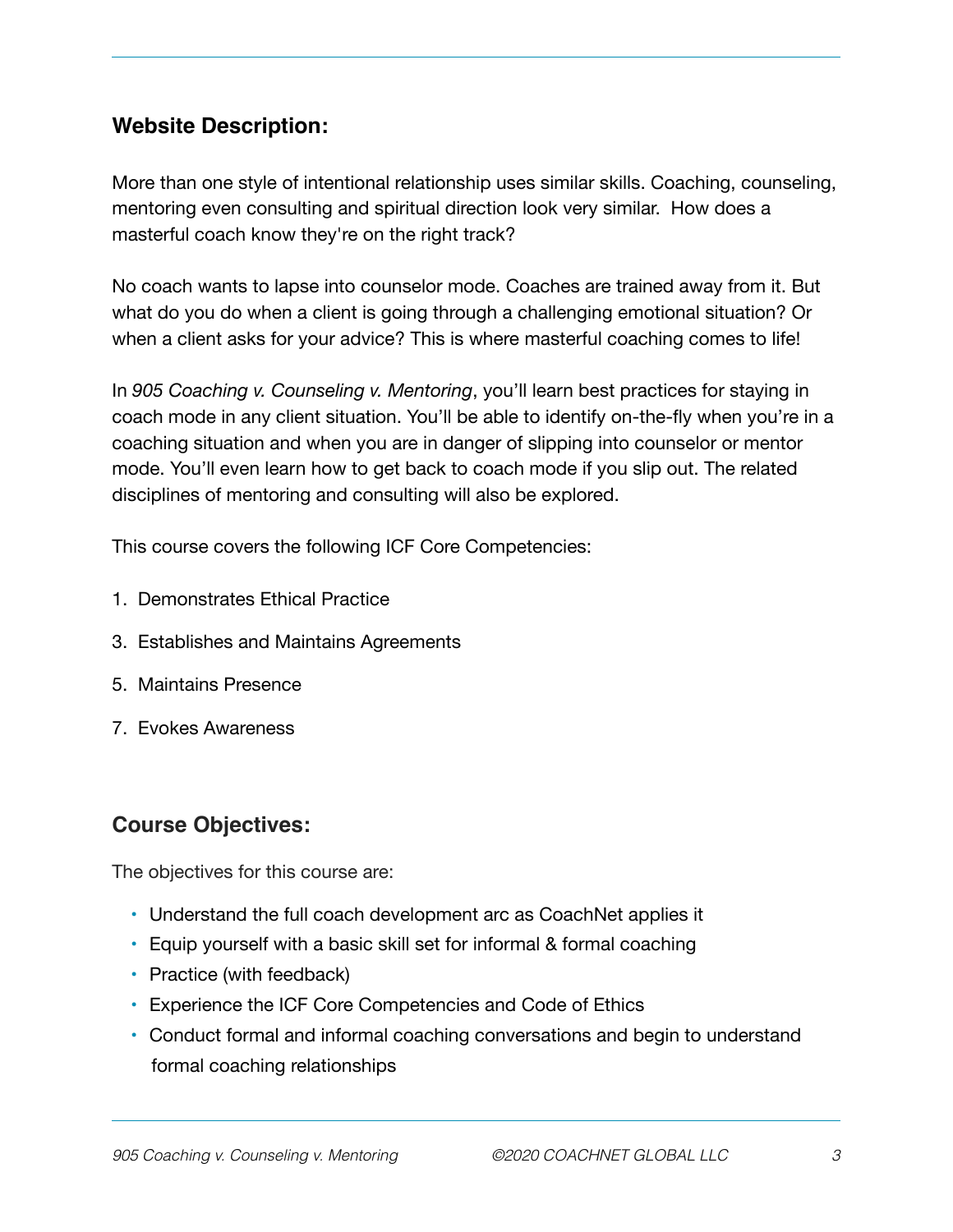# **Required Student Resources:**

To successfully complete 905 Coaching v. Counseling v. Mentoring you will need:

- A reliable internet connection
- A reliable telephone
- A copy of the 905 Coaching v. Counseling v. Mentoring Participant's Sessions Guide
- An email address
- Word processing software to submit final assignments in Microsoft Word format

# **Course Schedule/Outline/Calendar of Events:**

905 Coaching v. Counseling v. Mentoring follows one of two formats: online for 4 - 60 minute sessions, online for two 2 hour sessions. Both formats include follow up assignments.

905 Coaching v. Counseling v. Mentoring begins online 2-3 times per year on average.

| Course Outline: |
|-----------------|
|                 |

| <b>Session</b> | <b>Class Focus</b>                 | <b>Follow Up Assignment</b>            |
|----------------|------------------------------------|----------------------------------------|
|                | <b>1</b> What is Coaching, Really? |                                        |
|                | <b>2</b> Coaching vs. Counseling   |                                        |
|                | <b>3</b> Coaching vs. Mentoring    |                                        |
|                | 4 Making Them All Work             | Journal Assignment (15-45)<br>Minutes) |

All assignments must be submitted to the Instructor within 30 days of the final class.